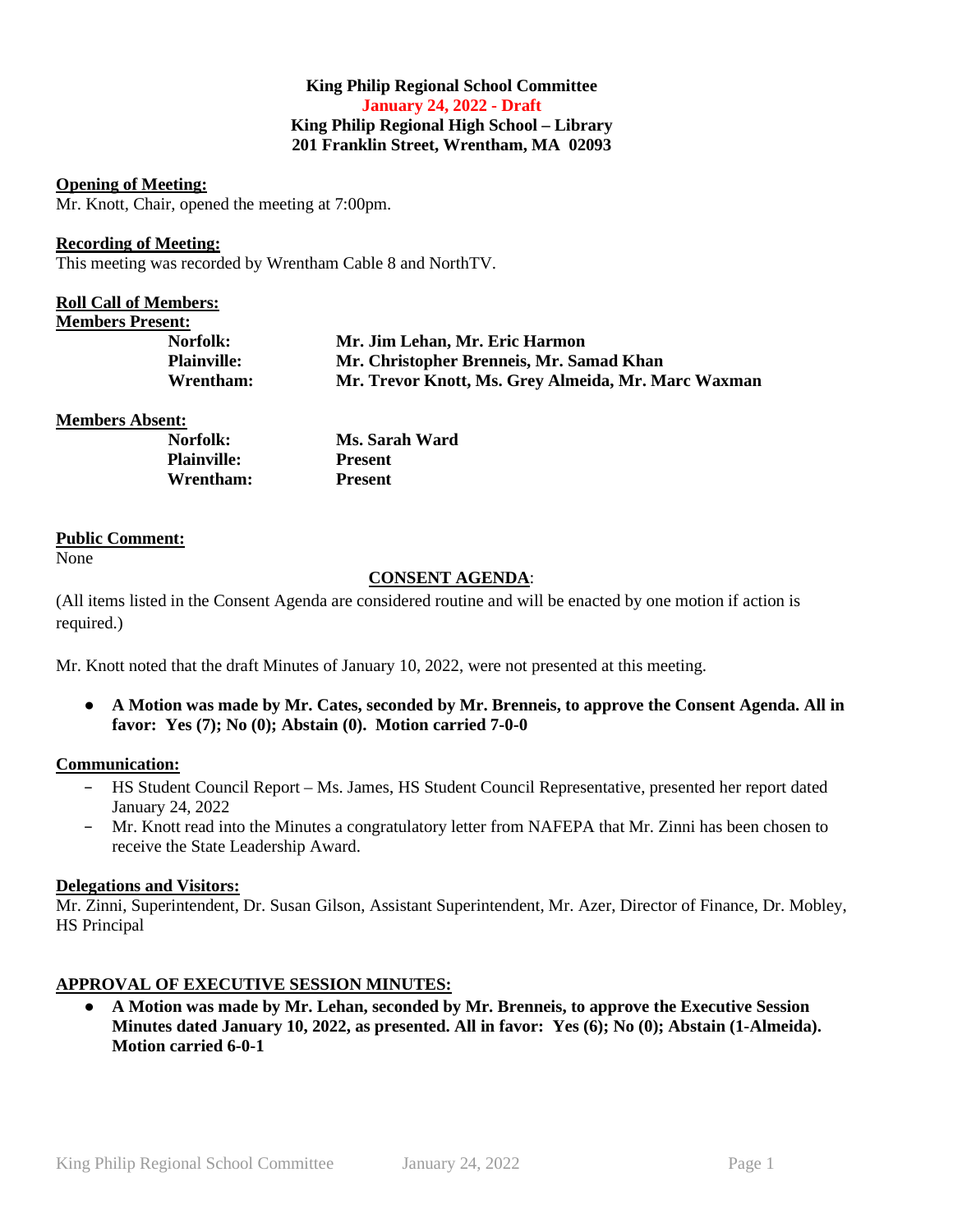# **REPORTS AND RECOMMENDATIONS OF THE SUPERINTENDENT**

## **District Update:**

Mr. Zinni shared information on the following topics:

- − Acknowledgement of the Student Council and KP Cares student groups and their advisors who have brought back a sense of normalcy by providing so many amazing initiatives. They help to make KP a warm and welcoming environment.
- − Mr. Zinni presented data on the HS AP courses that are offered. KP offers 24 AP courses with the next highest of 21 at Milton and Sharon. The number of opportunities that KP offers our students is amongst the highest in the State. Mr. Zinni talked about early college and transitioning some of the AP courses to college credit.
- − Mr. Zinni provided a review of the ALE (Authentication Learning Experiences) and provided a review of the creative learning opportunities to our students, including the TEDTalk.
- − Dr. Mobley noted that the district will be seeking parent feedback on qualities that should lead towards our Vision for the KP graduate as well. We have been working on the Vision of a Graduate all year and are involving stakeholders.

# **New Covid-19 Testing Program Option for K-12 Schools.**

- During a Zoom Meeting with the DESE Commissioner on January 18 it was announced that tests would be made available to students and staff next week. Mrs. Pearl, Wellness Director has initiated a survey to families and staff if they want to opt in to obtain free test kits, regardless of vaccination status. Testing would be done at home.
- − Test & Stay monitoring is still available within the District.
- − Contact tracing will no longer be done at the District and KP is no longer obligated.

Discussion ensued on the wearing of masks. Mr. Zinni explained that it is strongly recommended but not required re the wearing of masks when the mask waiver is re-implemented. Mr. Zinni will check in with Board of Health nurses and based upon attendance trend, the mask waiver may be reimplemented at the HS and look into current data at the MS as we get closer to the 80%.

Discussion ensued on testing and the timing of reimplementing the mask waiver at the HS. It will be easier for us to transition back and forth to wearing masks rather than enforcement of wearing masks. DESE Mandate to wear masks expires on February 28 and could be extended based upon the positivity rate.

## **Digital Literacy Now Grant Award:**

Dr. Gilson has been working diligently on the Early College Initiative that was impressive and we appreciate her work on that. The award has yet to be granted but we are awaiting a decision.

Dr. Gilson also has been working on the Digital Literacy Now Grant and we are excited to announce that the District has been awarded this grant expenditure through June 2022. Further notification will be provided re the FY23 funding for this grant once it becomes active.

## **FY22 SEL & Mental Health Grant Award**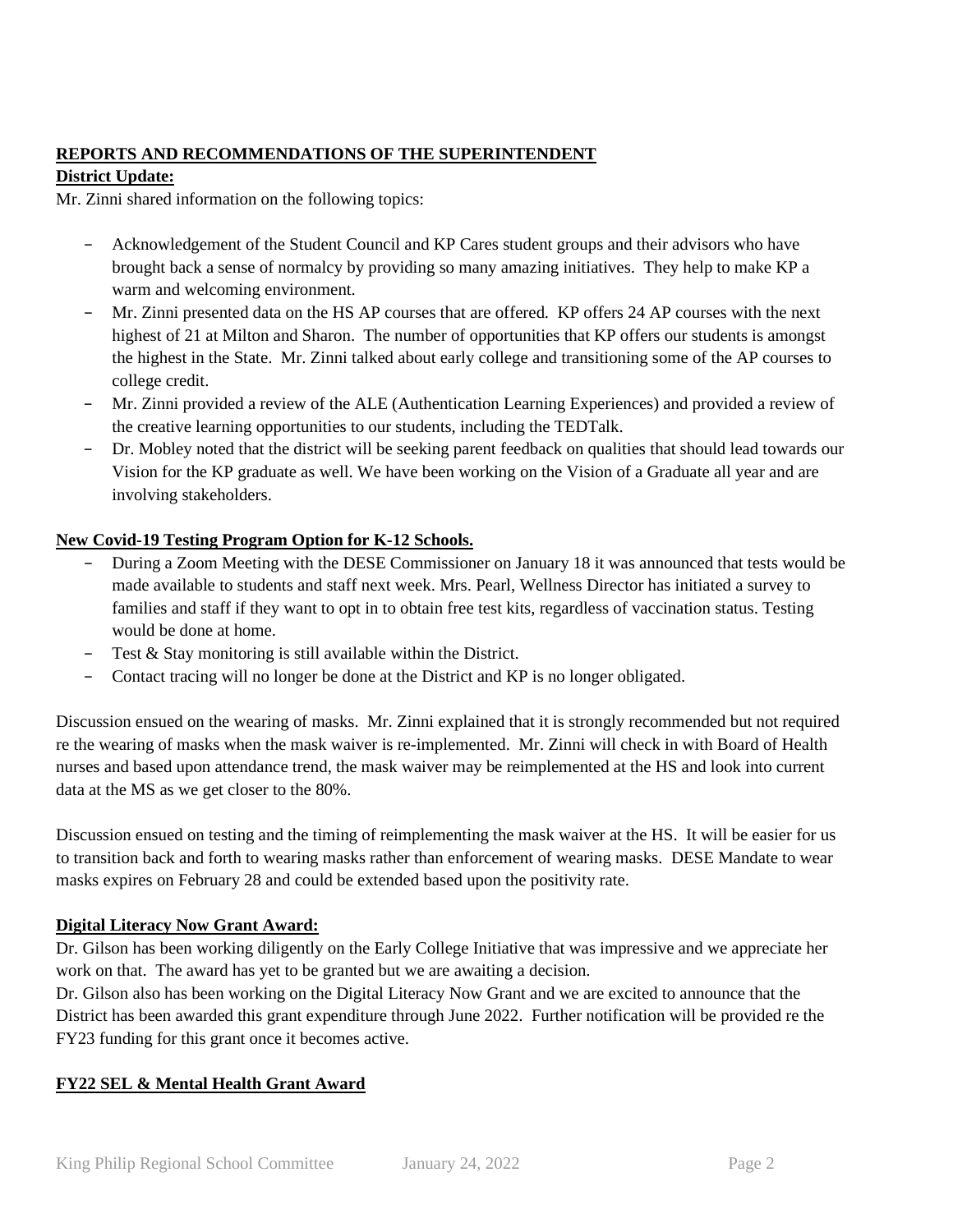Congratulations to Ms. Pearl for her work for the District to be awarded over \$260,000 for the SEL & Mental Health Grant Award. This award will help to supplement salary positions to support behavioral and mental health and social emotional wellness within the district. This is a competitive grant.

## **UNFINISHED BUSINESS:**

# **Dress Code Policy (2nd reading)**

● **A Motion was made by Mr. Brenneis, seconded by Mr. Harmon to approve the Dress Code Policy, as presented. All in favor: Yes (7); No (0); Abstain (0). Motion carried 7-0-0**

## **NEW BUSINESS:**

## **2022/2023 Program of Studies: Dr. Mobley (1st Reading)**

In a memorandum dated January 4, 2022, Dr. Mobley outlined the changes to the 2022-2023 HS Program of Studies. This also includes a proposal of a MCC (Middlesex Community College) – KPRHS Partnership Pilot Program and the enrollment offerings. Grant related courses are also available due to the Digital Literacy Now Grant, previously discussed. Discussion ensued on the marketing aspect of these new programs. If approved, Dr. Mobley will plan to hold a number of town halls and information will be outlined on the District's website on the rolling out of the new programs.

Mr. Zinni noted that the Program of Studies is presented this evening with Dr. Mobley present so that she may answer any questions. A second reading could be waived if the committee moves to approve as presented.

- A Motion was made by Mr. Waxman, seconded by Mr. Lehan, to waive the 2<sup>nd</sup> reading of the 2022/2023 **HS Program of Studies. All in favor. Yes (7); No (0); Abstain (0). Motion carried: 7-0-0.**
- **A Motion was made by Mr. Lehan, seconded by Mr. Brenneis, to approve the 2022/2023 HS Program of Studies, as presented. All in favor. Yes (7); No (0); Abstain (0). Motion carried: 7-0-0.**

## **Acceptance of Donation:**

● **A Motion was made by Mr. Lehan, seconded by Mr. Cates, to accept the donation made by Leuders Environmental. All in favor. Yes (7); No (0); Abstain (0). Motion carried: 7-0-0.**

A thank you note will be sent on behalf of the School Committee.

## **Unit A Memorandum of Agreement**

An agreement has been made with the teachers unit of the KPTA to run a program relative to the college courses. The stipend is paid for by the college per Mr. Zinni as they are employees of the college. The Association has approved this memorandum of agreement.

Mr. Brenneis has abstained from any discussion.

● **A Motion was made by Mr. Cates, to approve the MOA as written, seconded by Mr. Harmon. All in favor: Yes (6); No (0); Abstain (1-Brenneis). Motion carried 6-0-0**

## **Job Description: Executive Assistant**

Mr. Zinni explained that two job descriptions are being presented for the position of Executive Assistant with a separation of duties and proposing two separate positions. One position will handle the HR tasks, licensure, seniority as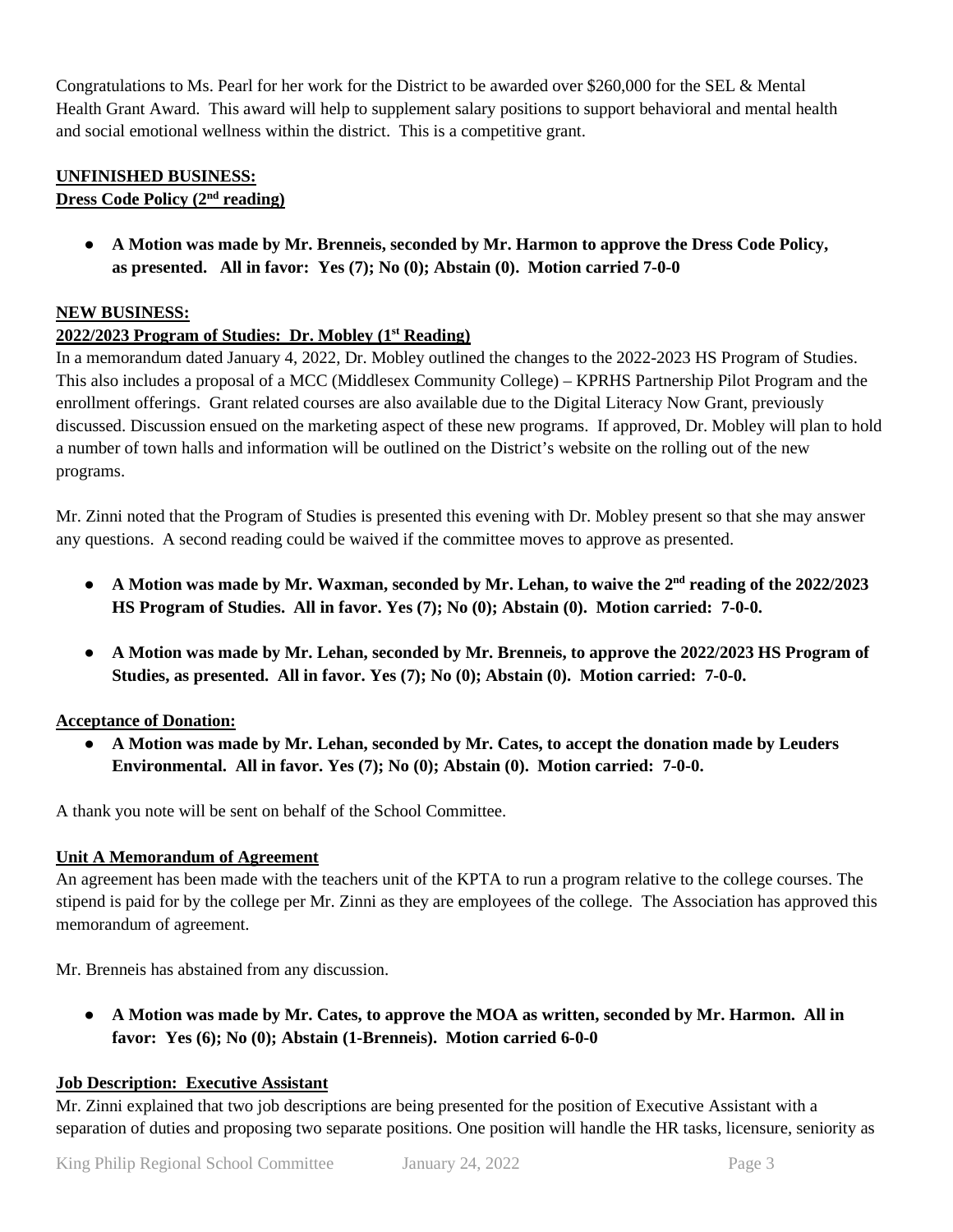outlined. The second position will serve as assistant to the superintendent, assistant superintendent, and secretary to the school committee. The District has created two separate administrative assistant positions with an increase to the budget of \$20K for these two different positions. The Finance Subcommittee has approved these job descriptions with a separation of duties.

- **A Motion was made by Mr. Waxman to waive second reading, seconded by Mr. Lehan. All in favor: Yes (6); No (0); Abstain (1-Brenneis). Motion carried 6-0-0**
- **A Motion was made by Mr. Lehan, seconded by Mr. Waxman to approve the job descriptions as written. All in favor: Yes (6); No (0); Abstain (1-Brenneis). Motion carried 6-0-0**

## **SUBCOMMITTEES:**

- − Policy Subcommittee A meeting is scheduled for January 27, 2022. The policies to be reviewed have been vetted by MASC or written by the attorney directly.
- − Finance Subcommittee Meeting will be held on February 3, 2022, at 5pm
- − Unit C Negotiations will be held on March 1, 2022, at 6pm.
- − Unit D TBD

## **REPORTS FROM SCHOOL COMMITTEE MEMBERS:**

- Norfolk School Committee Representative: Ms. Ward No update at this time.
- Plainville School Committee Representative: Mr. Brenneis Cancelled last meeting.
- Wrentham School Committee Representative: Ms. Almeida Review of Dr. Cameron's goals; Test & Stay Program; At-home Testing; School Safety.

### **LATE COMMUNICATIONS:**

None

## **REPORTS OF SPECIAL COMMITTEES:**

None

## **RECOMMENDATIONS OR QUESTIONS FROM INDIVIDUAL COMMITTEE MEMBERS:**

- − Mr. Waxman has been attending the DEI community meetings, which are excellent and strongly recommends others to attend as well. He also commended Ms. Pepple for the work she has done in facilitating these meetings.
- − Mr. Knott will not be attending the February 7, 2022, school committee meeting/budget public hearing

### **ADJOURNMENT:**

**At 8:50pm, a Motion was made by Mr. Cates, seconded by Ms. Almeida, to adjourn. All in favor: Yes (7); No (0); Abstain (0). Motion carried 7-0-0**

Mr. Knott, Chair, adjourned the meeting.

*Respectfully submitted,*

*Mrs. Elisa B. Witkus Secretary to the School Committee*

King Philip Regional School Committee January 24, 2022 Page 4